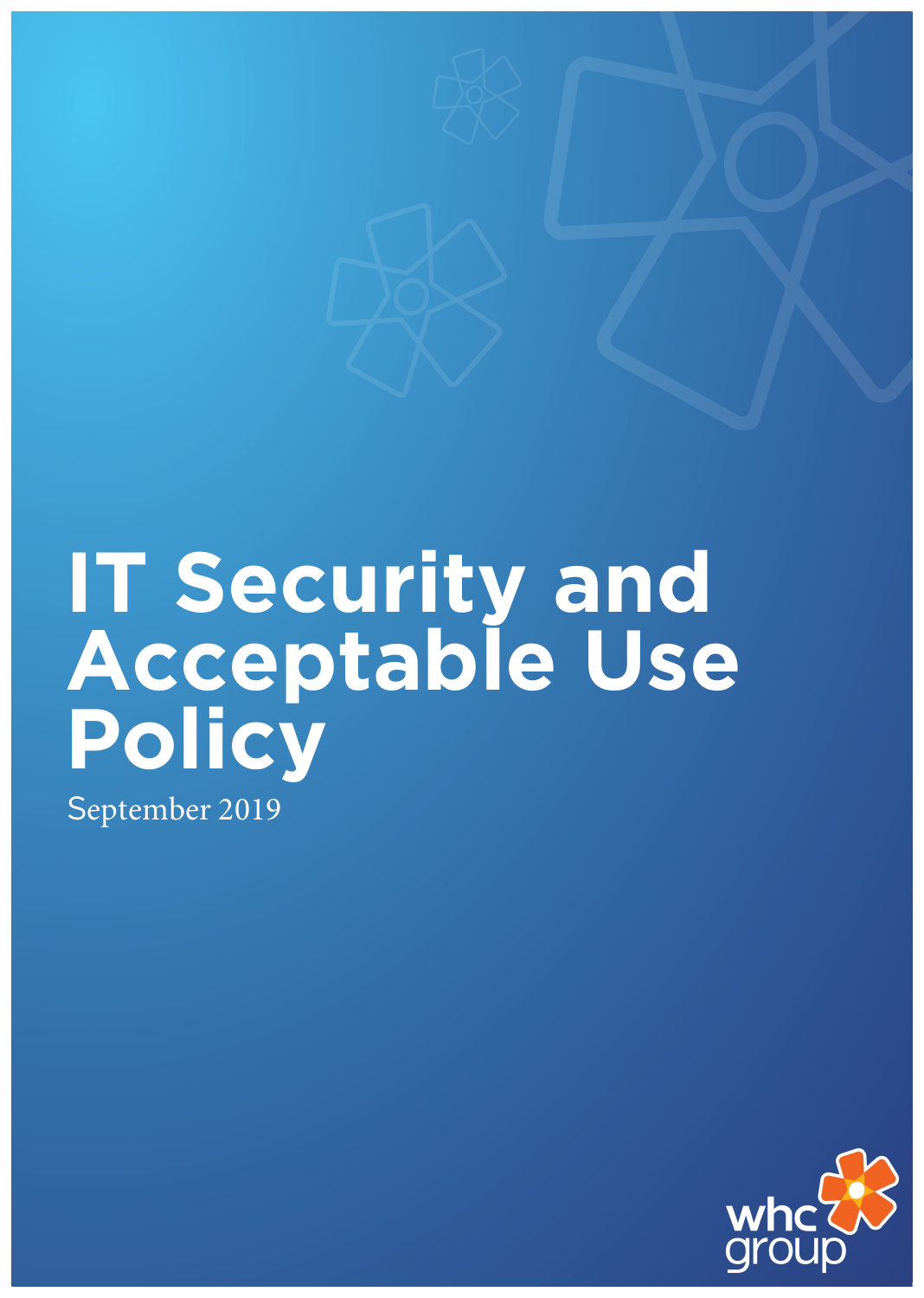



# **IT Security and Acceptable Use Policy**

West Herts College (WHC) uses IT services for its teaching and administrative activities. The main purpose of this policy is to define how it maintains IT security and what it constitutes as acceptable use; to encourage the responsible use of facilities; to maximize the availability of resources (equipment, infrastructure and staff) for legitimate purposes; and to minimise the risk of misuse from inside or outside WHC.

These regulations incorporate the acceptable use policy of our service provider, JISC (Joint Information Systems Committee), which manages network connections between Colleges and the Internet (the JANET Network). The full text of their policy can be found at: **https://community.jisc.ac.uk/library/acceptable-use-policy**

#### **What does this Policy cover?**

- The use of all IT services and facilities provided by WHC
- All devices irrespective of ownership when connected to the WHC communications network services run by Technical Services (TS) which may be used by any member of WHC staff

# **Acceptable Use of IT Equipment**

#### **What constitutes authorised use?**

- For students, any use associated with their programme of study or course for which a student is registered; and reasonable personal use;
- For staff use in the course of their role and directly associated with their employment; and reasonable personal use;

#### **What does reasonable personal use mean?**

Incidental and occasional use which does not:

- disrupt or distract the individual from the efficient conduct of WHC business (i.e. due to volume, frequency, time expended or time of day used);
- involve accessing, downloading, storing or sending offensive or inappropriate material or information, or is such as to amount to a criminal or civil offence
- restrict the use of those systems by other legitimate users;
- risk bringing WHC into disrepute or placing WHC in a position of liability;
- add significantly to running costs to the college
- breach the regulations set out by our internet provider Janet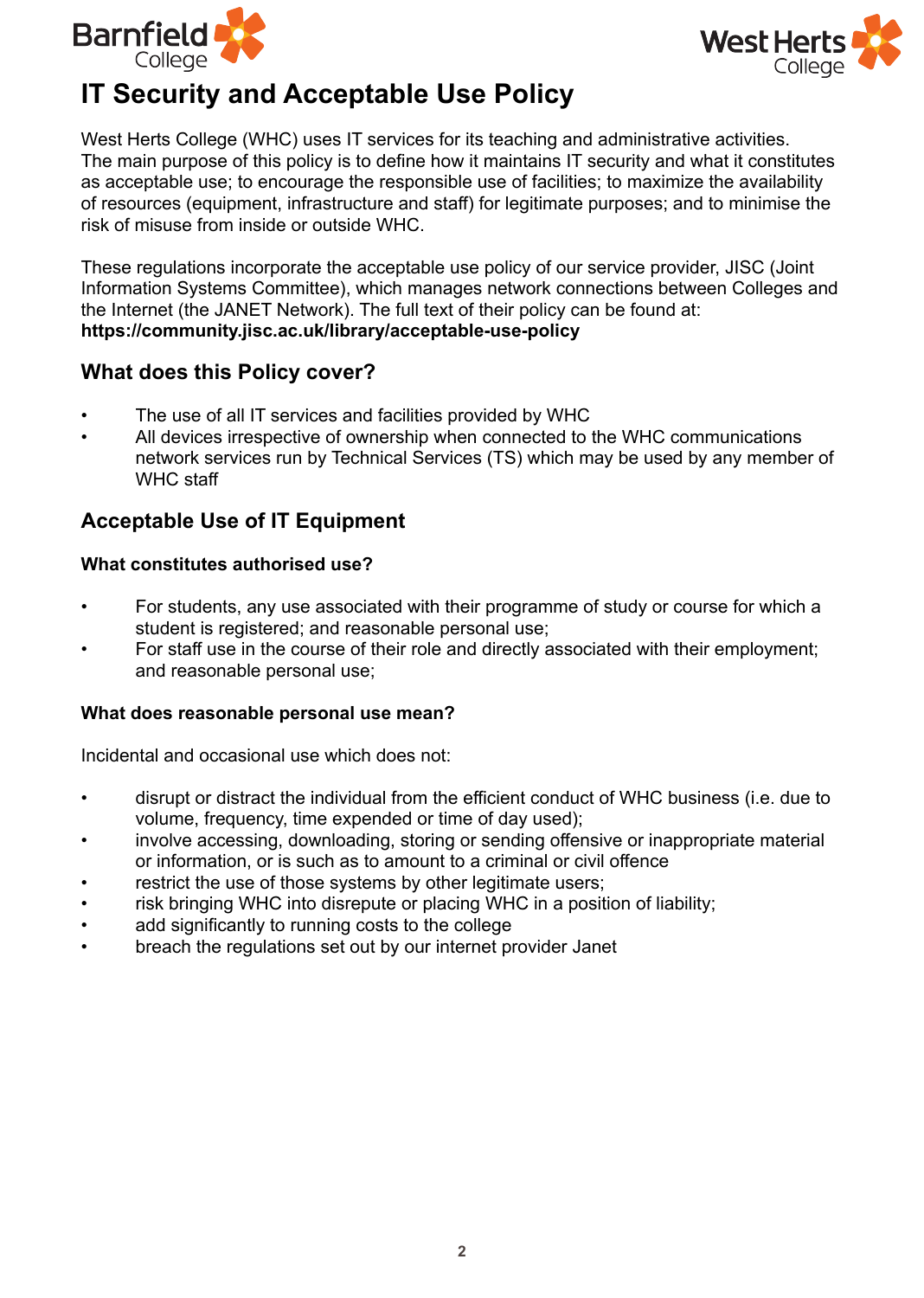# **Connecting and Downloading Software and Applications**

- When Connecting WHC devices to the college network, you take reasonable precautions to prevent the introduction of any virus, worm, Trojan Horse or other harmful program to any computer, file or software. You should not click open emails from unknown sources and never click on links in emails.
- Only college equipment can be connected to the college 'WHC' network. Personal phones can be connected to the guest Wi-FI network.
- Respect the copyright of all materials and software that are made available by WHC service providers and third parties for authorised use;
- Users must not make, run or use unlicensed copies of software or data. They should only download data or datasets where they are explicitly permitted to do so.
- Software licensing conditions of use must be abided.
- Users should be aware that, unless otherwise stated, software and datasets provided by WHC should only be used for WHC educational purposes.
- Comply with the Computer Misuse Act of August 1990 which makes activities such as hacking or the deliberate introduction of viruses and other malware a criminal offence;

# **Passwords and Encryption**

- Make sure you use different passwords for each of your accounts.
- Be sure no one watches when you enter your password.
- Always log off or lock your computer if you leave your device.
- Do not tell anyone your password.
- Change your passwords periodically, and avoid reusing a password.
- Use strong passwords (at least 8 characters).
- Use a password manager to store your passwords such as 'KeePass'. Ring x2424 for install.
- Tip make a long but memorable "passphrase". String a few words together that you can remember with a visual. "horseenjoyscinema" is easy to remember but would take long time to crack.

# **How to Store Data**

- Only store data on WHC shared areas, never save documents to your desktop, or computer hard drive as it is not secure and it is not backed up by college systems.
- Do not use, USB Sticks, external hard drives, dropbox or other cloud solutions as when you leave the college, the data is no longer accessible by WHC staff and other forms of storage are not protected or guaranteed to be as safe as College. Also this will not be backed up as per current WHC data backup and retention policies

#### **Sending Emails**

- Don't send passwords in emails, sent using clear text (anyone can read it)
- Don't send confidential content, names or personal information in emails WHC have a Barracuda encryption option that Helpdesk x2424 can install for you.
- If you need to share volumes or sensitive data for external companies, WHC can create them a login on the portal. Technical Service will give you access to place the confidential data on the U drive and they login and can pick the data up securely
- If you wish to share confidential data with another department, Technical Services can set up a folder on a shared area where documents access can be restricted to individuals or departments.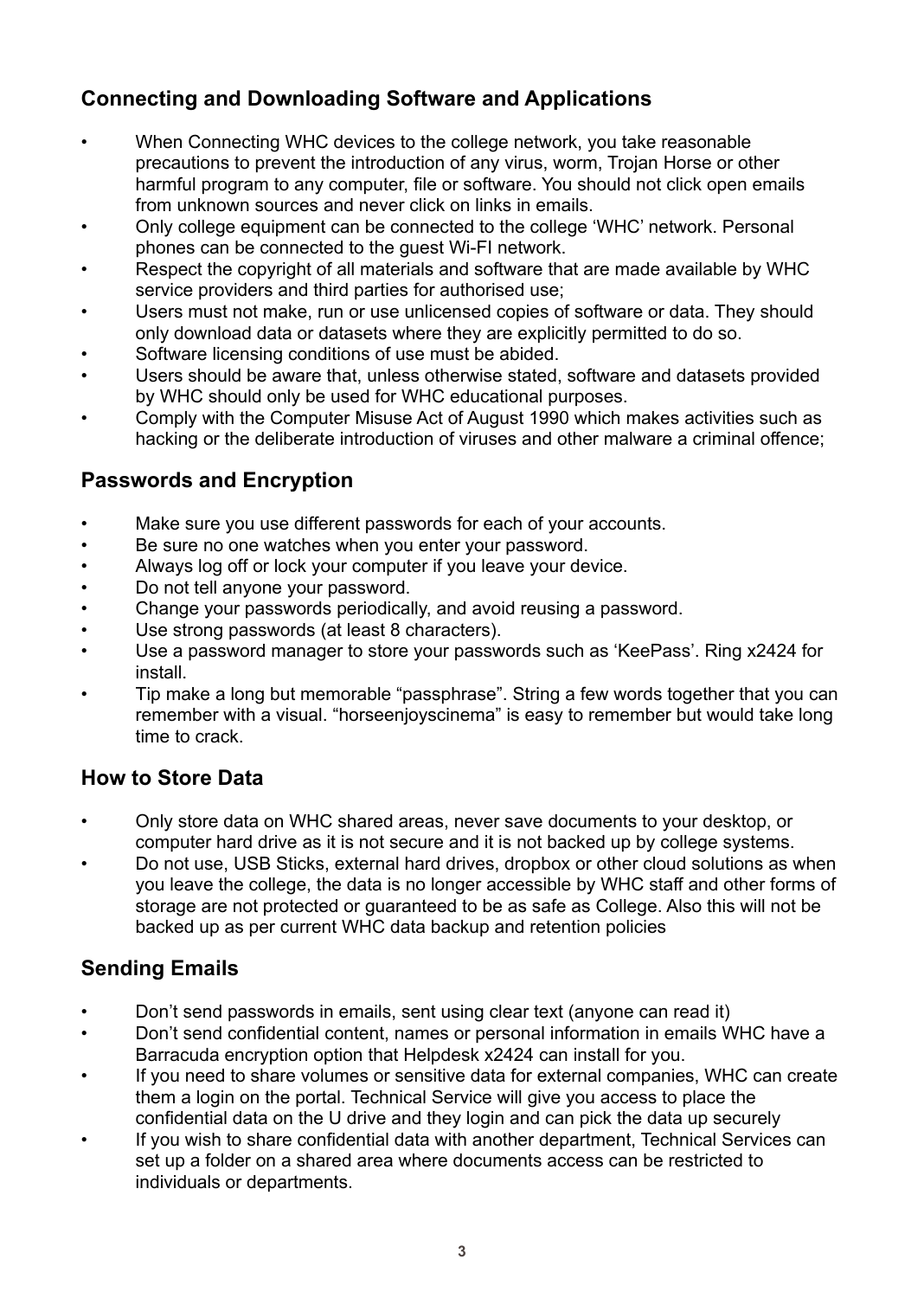#### **What you must not do:**

- Don't share your logon with anyone as you will be liable for misuse.
- Use material or programs in a way which is unlawful, defamatory or invasive of another's privacy;
- Don't add, engage in or encourage conversations with students on social networking sites
- Use the IT services and facilities in such a way as to risk or to cause loss, damage or destruction of data or breaches of confidentiality of data;
- Use the IT services and facilities in a way which infringes any patent, trademark, trade secret, copyright, moral right, confidential information or other proprietary right of any third party
- Jeopardize the provision of services (for example by inappropriate use of bulk e-mail, or by recreational use that deprives other users of resources)
- Publish, create, store, download, distribute or transmit material that is offensive, obscene, indecent or unlawful. Such materials will always include, but at the colleges discretion may not be limited to, items deemed to be offensive, discriminatory, obscene, indecent or unlawful.
- Use IT facilities in a way that brings or could bring the college into disrepute. This includes associating WHC with external facilities such as Web sites that could bring the college into disrepute by association.
- Disclose or share credentials e.g. password to others, or use accounts or passwords belonging to others, or otherwise to circumvent registration procedures;
- Access or attempt to access any data processing systems or services at college or elsewhere without permission or facilitate unauthorized access by others.
- Attempt to circumvent any firewall or software designed to protect systems against harm;
- Interfere or attempt to interfere with or destroy systems or software set up on public facilities (this includes loading or attempting to load unauthorized software on to any College IT facilities);
- Attempt to disrupt services. Hacking is defined here as the unauthorized access or modification of a computer system (locally or through a network), or the use of resources that have not been allocated, with intent to access, modify or damage another's files or system files, or to deny service to legitimate users, or to obtain or alter records, or to facilitate the commission of a crime.
- Interfere with, disconnect, damage or remove without authority any equipment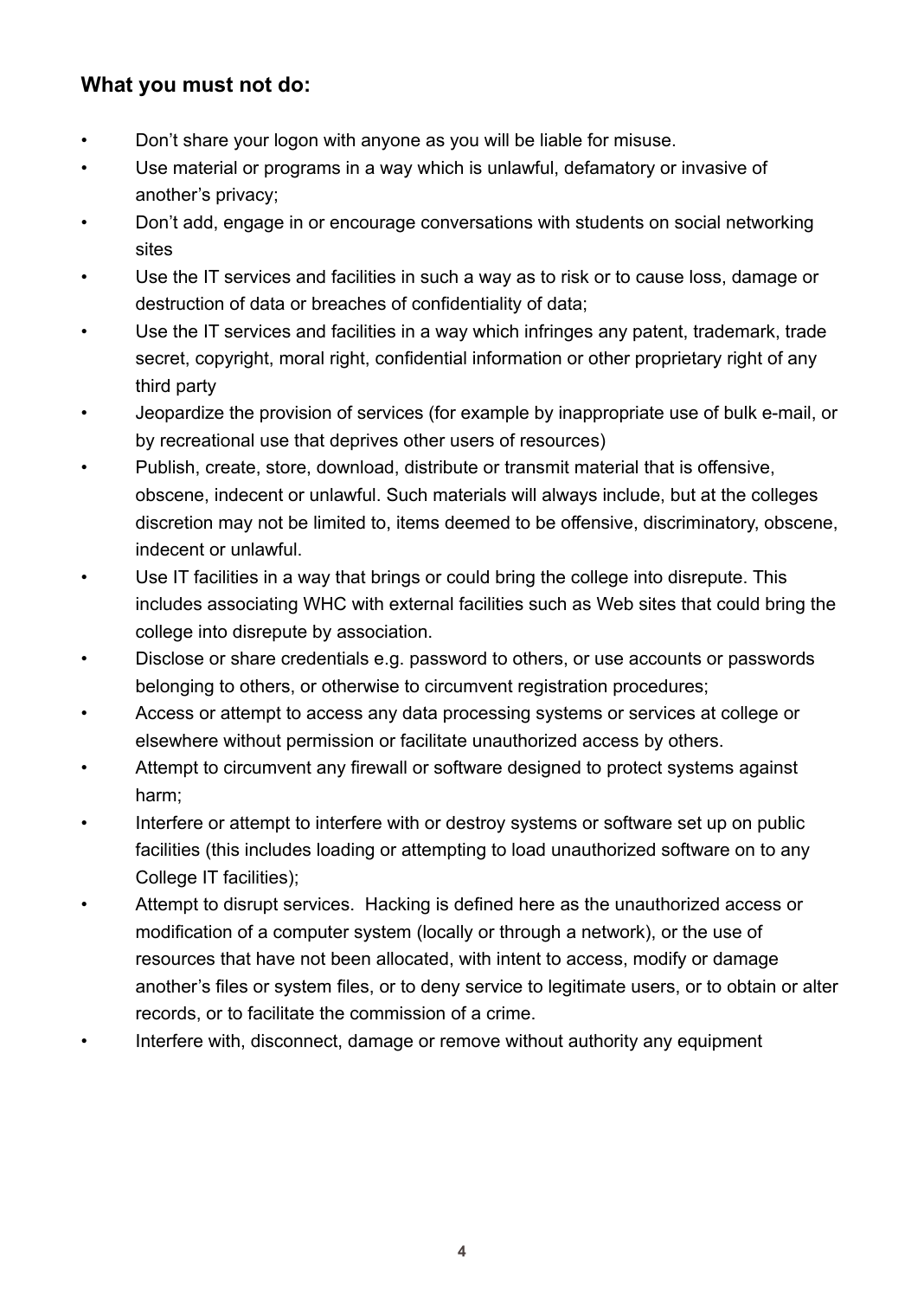# **Security and IT Equipment Lost or Stolen Devices**

What do if you lose your laptop, phone or a college device?

It's important that all staff look after college equipment however should something be stolen/lost it is vitally important to report this to technical services as soon as possible on 01923 812424. This will ensure it is wiped, locked out and data/ information is not accessible.

#### Disposal Devices

• All IT devices must be disposed of though the colleges designated electrical disposal company. The company will provide a certificate to prove safe disposal. Computing equipment returned to lease companies must provide the same certification. This is arranged through the Estates team on 01923 812366.

#### **Monitoring of college network, systems, staff and students accounts**

The college monitors its systems and networks only in accordance with the Regulation of Investigatory Powers Act 2000 (RIPA) and the Telecommunications (Lawful Business Practice) (Interception of Communications) Regulations 2000 (LBPR);

Computer systems may be monitored or recorded to secure effective system operation and for other lawful practices. For example, monitoring of user accounts might occur if the college has reason to believe that its computer facilities were being misused to send unsolicited commercial e-mail.

The College reserves the right to check for insecure and vulnerable systems and to block access to systems and/or services (ports) which place at risk the integrity of its network or services, or which may pose a threat to third parties.

Students and staffs access to blocked/ restricted sites include:

- Sexually explicit content
- **Discrimination**
- Drug Abuse
- **Explicit Violence**
- **Extremist Groups**
- **Illegal or Unethical activities**
- Gambling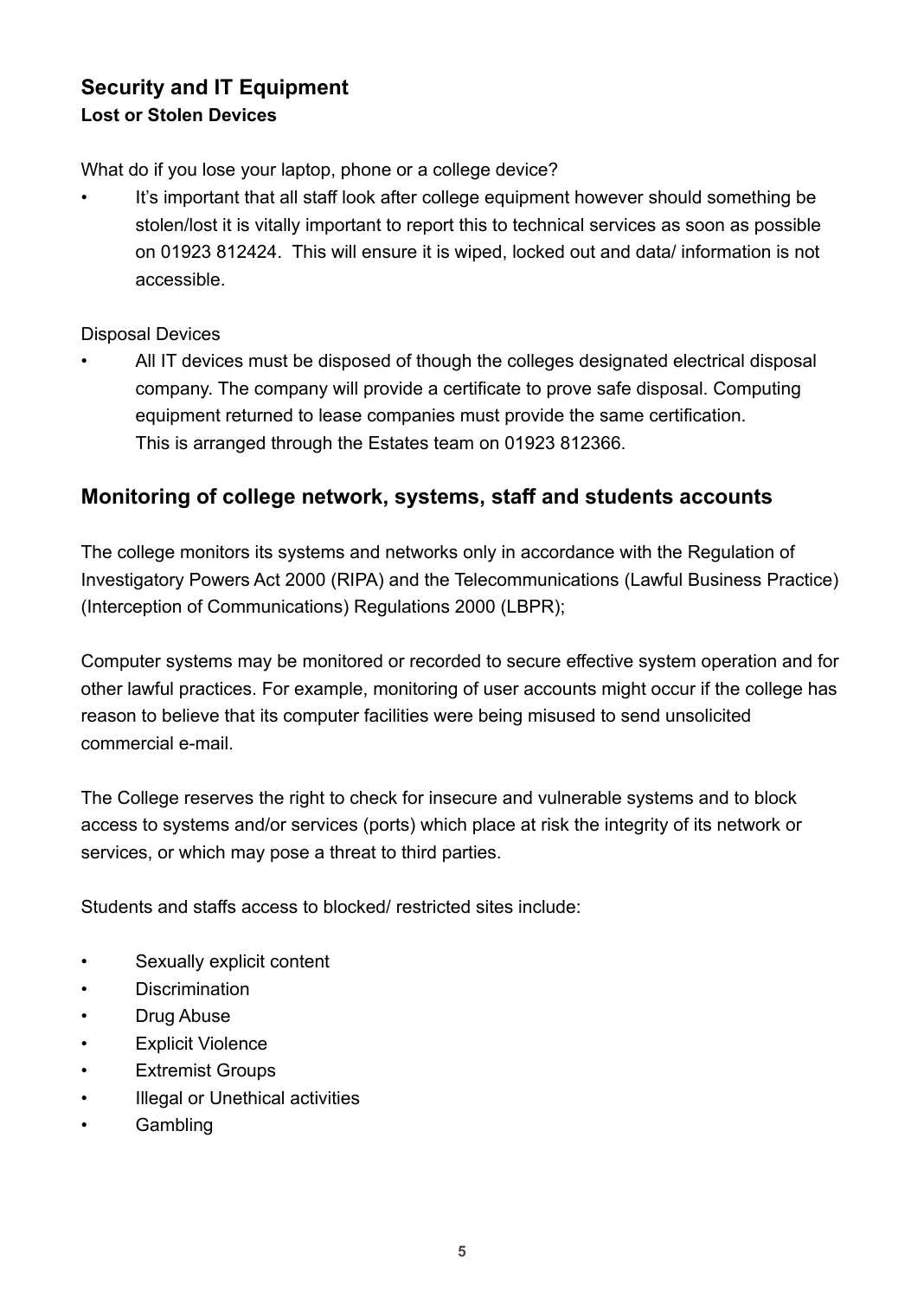- Sports Hunting and War Games
- Weapons ( Sales )
- Peer-to-peer File Sharing
- Malicious Websites
- Phishing, SPAM URLs, Digital Postcards, Proxy Avoidance

When students or staff access blocked sites there is an entry written in the firewall log. Authorised staff may when requested by the College Leadership Group investigate what sites students or staff have been accessing for example in the case of criminal investigation.

#### **Procedures for accessing staff and students accounts**

On rare occasions it maybe necessary to access a member of staffs account should there be significant impact on the college / students if we didn't access it.

| <b>Accessing Accounts</b>             | <b>Permission from</b>                                 |
|---------------------------------------|--------------------------------------------------------|
| <b>Students</b>                       | Head of School or relevant College Leadership<br>Group |
| <b>Staff</b>                          | Director of Human Resources or Senior Post<br>Holder.  |
| Visitors, Contractors, Subcontractors | <b>Head of Technical Services</b>                      |

#### **Procedures for dealing with misuse or suspected security violations**

In the event of suspected misuse of IT facilities user accounts maybe suspended and be inspected, monitored, files maybe accessed where necessary. Technical Services may also disconnect network services, prevent access to the facilities without notice while investigations proceed.

#### **Cases of misuse or abuse should be reported to:**

| Misuse by:                            | <b>Report in the first instance to:</b>             |
|---------------------------------------|-----------------------------------------------------|
| <b>Students</b>                       | Head of School relevant College Leadership<br>Group |
| <b>Staff</b>                          | Director of Human Resources                         |
| Visitors, Contractors, Subcontractors | <b>Head of Technical Services</b>                   |